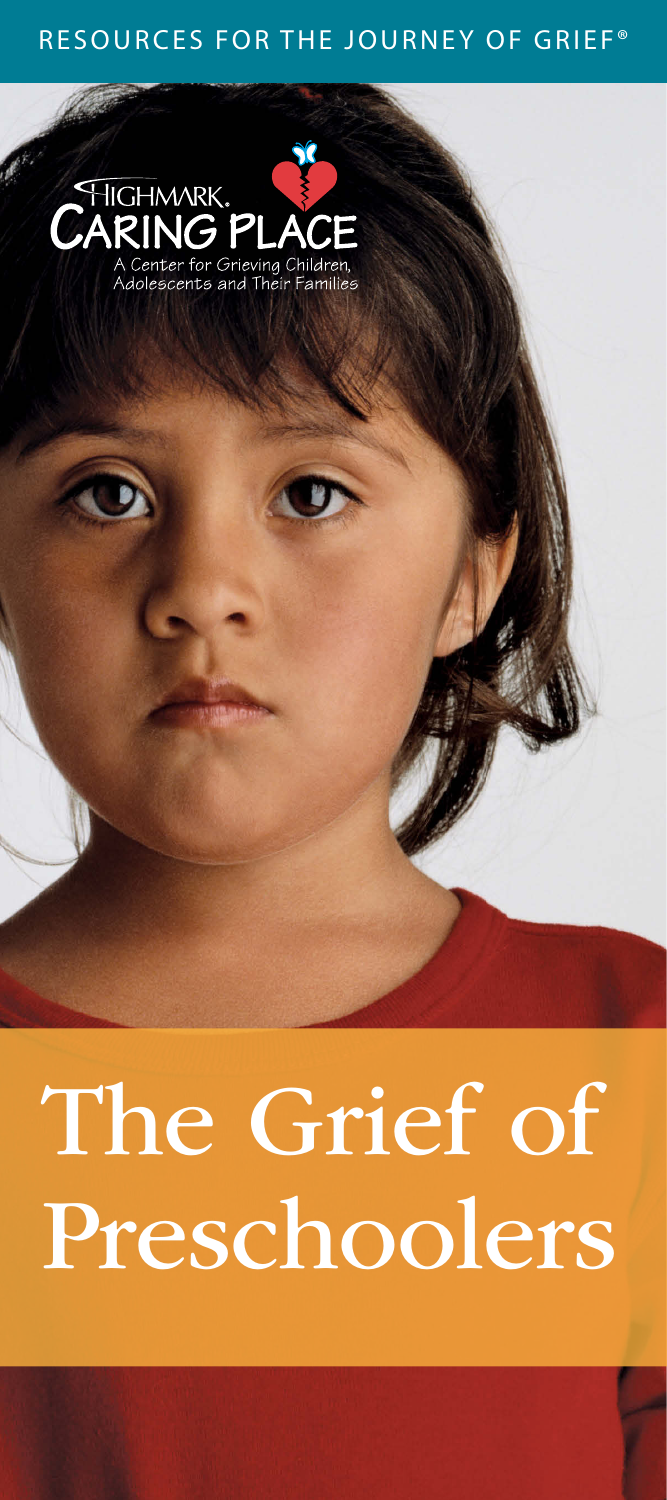# Are Preschoolers Too Young to Grieve?

People wonder, "Do young children grieve?"

The answer is—children do grieve. Grief is the natural response to love and loss. Any child old enough to love is old enough to grieve.

But young children grieve differently than adults do. They grieve in small doses at a time—in brief expressions of emotion—and then go on as if nothing had happened. Developmentally, they are not yet able to take in the enormity of what happened all at once.

Young children also don't have the vocabulary, or the ability with words, to be able to talk about their feelings the way that adults or older children are able to.

But they are still "sad on the inside," even without the words to say so. What preschoolers need is our support, on a daily basis—but especially when they are sad or grieving.

A child who is old enough to love is old enough to grieve.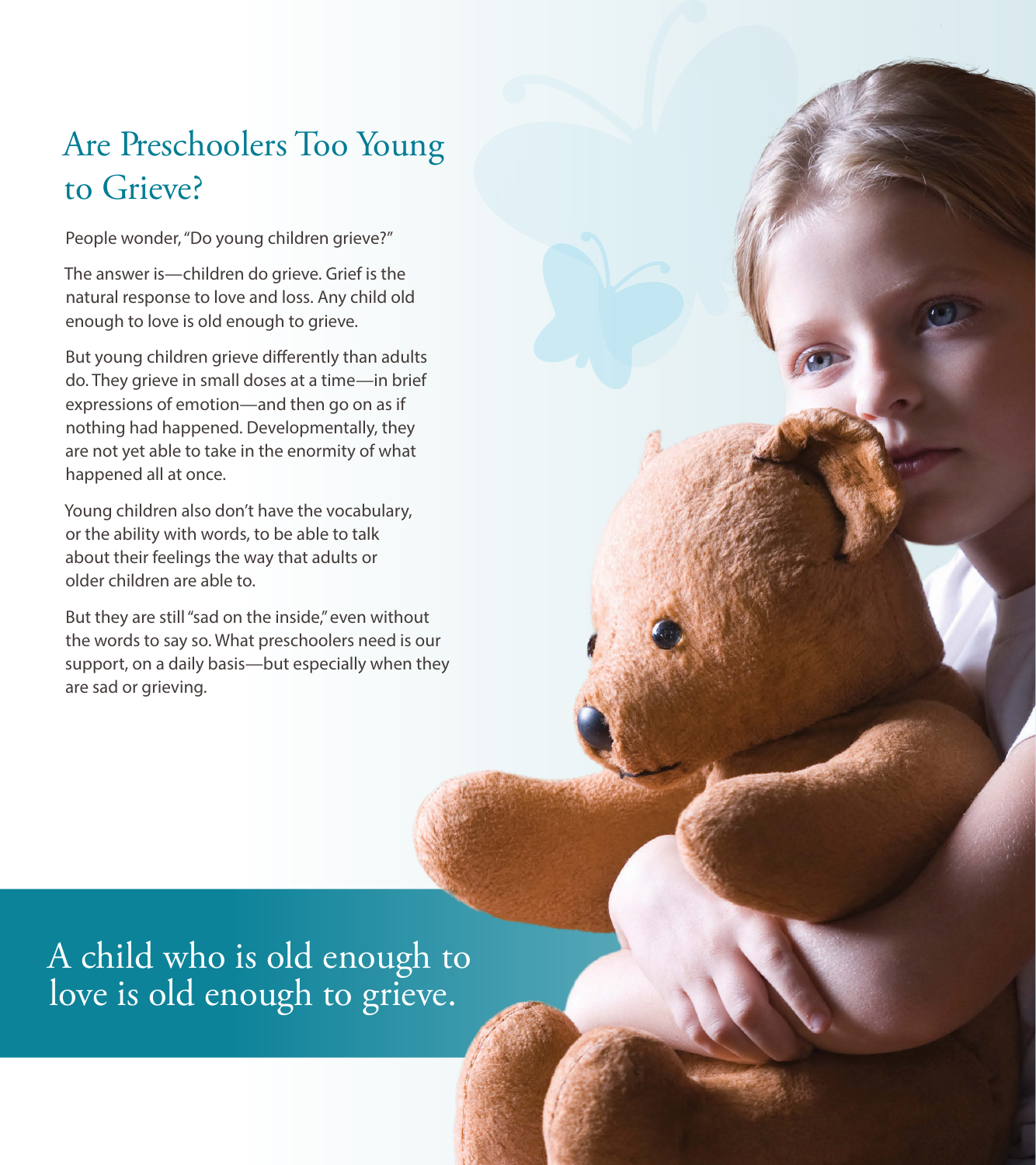# The Importance of a Preschooler's Questions

Young children do grieve the death of a loved one, but they need to have the death explained. Even the concept of death itself remains fuzzy for this age group.

Because of their confusion over what it means to be dead, preschoolers typically ask a lot of questions, and they will ask the same questions over and over again as well. Each time you provide an answer, they may hear it a little differently, with a greater level of understanding.

But more than a cognitive understanding, what the child is seeking is a connection, a connection with you, and a reassurance that the world continues to be safe.

What's important is what's *behind* the questions. The child is looking to you to make sure the world is still OK.

This reassurance is needed on the most basic human level. The words you say matter, but far more, it's how you say the words—and how the child feels as a result of your words—that will make a difference. Look into the child's eyes. Get down onto their level (squat down, or sit on the floor). Let them know that you think they're important enough to spend time with.

A child's world is made up largely of the child himself or herself and those closest to them. So by taking the time to talk and to listen, demonstrating to the child that your relationship with them is still strong, you're also letting them know that the world itself is safer.

Children's questions sometimes also reflect their fears about the death. They may fear they caused the person to die. You can reassure the child that they did not make the person die, and you can help them understand that the person who died did not want to leave them.

They might also wonder if they or someone else they love is going to die. For yourself, though you can't promise that you'll never die, you can truthfully tell the child of your intention to stay with them and take care of them until they grow up and can take care of themselves.

"It is precisely because young children don't understand what death is all about that they especially need us to talk about it with them."

*—Hedda Bluestone Sharapan*

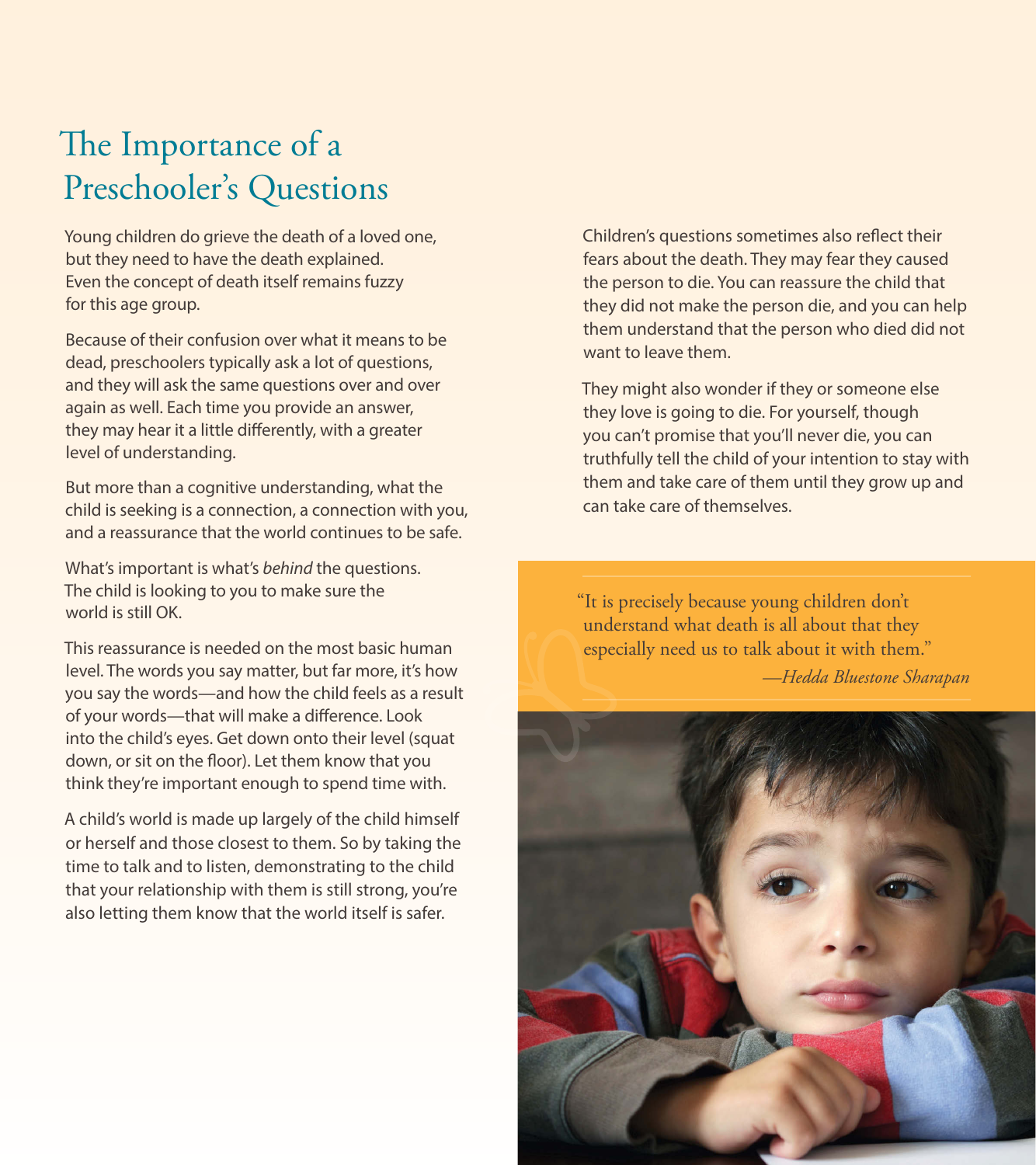## Developmental Issues

**Permanence—**When a person dies, preschoolers don't comprehend the death as permanent. They experience death more as an absence rather than their loved one being "permanently" gone.

Young children will react to death as a loss, a separation. Because of their limited concept of time, they will wonder if the person who died is coming back. They may also wonder if they can go "visit" them. It also wouldn't be surprising to have a child see their grandpa buried at the funeral, and then ask if grandpa will still be coming over for Sunday dinner.

**Concreteness—**Because of their inability to process complex concepts, explanations to children about death need to be concrete and brief. Respond only to their exact question without providing corresponding explanations.

What a young child asks you is usually all they want to know. Using small words and short sentences, while adding as many feeling words as possible, helps the child gain understanding.

**Taking Things Literally—**Children will interpret what we say literally; therefore, it's important to avoid using euphemisms or metaphors when talking to children about death.

Telling a young child that grandma "went to sleep" might make them wonder when she's going to wake up—or could cause the child to fear going to sleep himself or herself.

Explaining that Daddy went on a "trip" into the clouds may cause the child to be angry at Daddy for not taking the child with him.

Saying that we "lost" their sister may cause the child to go out into the neighborhood to look for her.

Using the words **dead, death**, and **died** will help the preschooler to understand the real meaning of these words and concepts over time and will avoid longer-term confusion and misunderstanding.

Preschoolers need to feel safe and secure. Preschoolers need help with their feelings, no matter what they are. Preschoolers need caring adults with whom they can express their feelings and fears, their grief and gladness, their silliness and sadness. They need to be able to be themselves and be accepted and liked for who they are.

"So, there are no books that will do it for us and there are no magic 'right' words to say. It's the trying, the sharing, and the caring—the wanting to help and the willingness to listen—that says, 'I care about you.' When we know that we do care about each other, then, together, we can talk about even the most difficult things and cope with even the most difficult times."

*—Hedda Bluestone Sharapan from* Talking With Young Children About Death: A Message From Fred Rogers